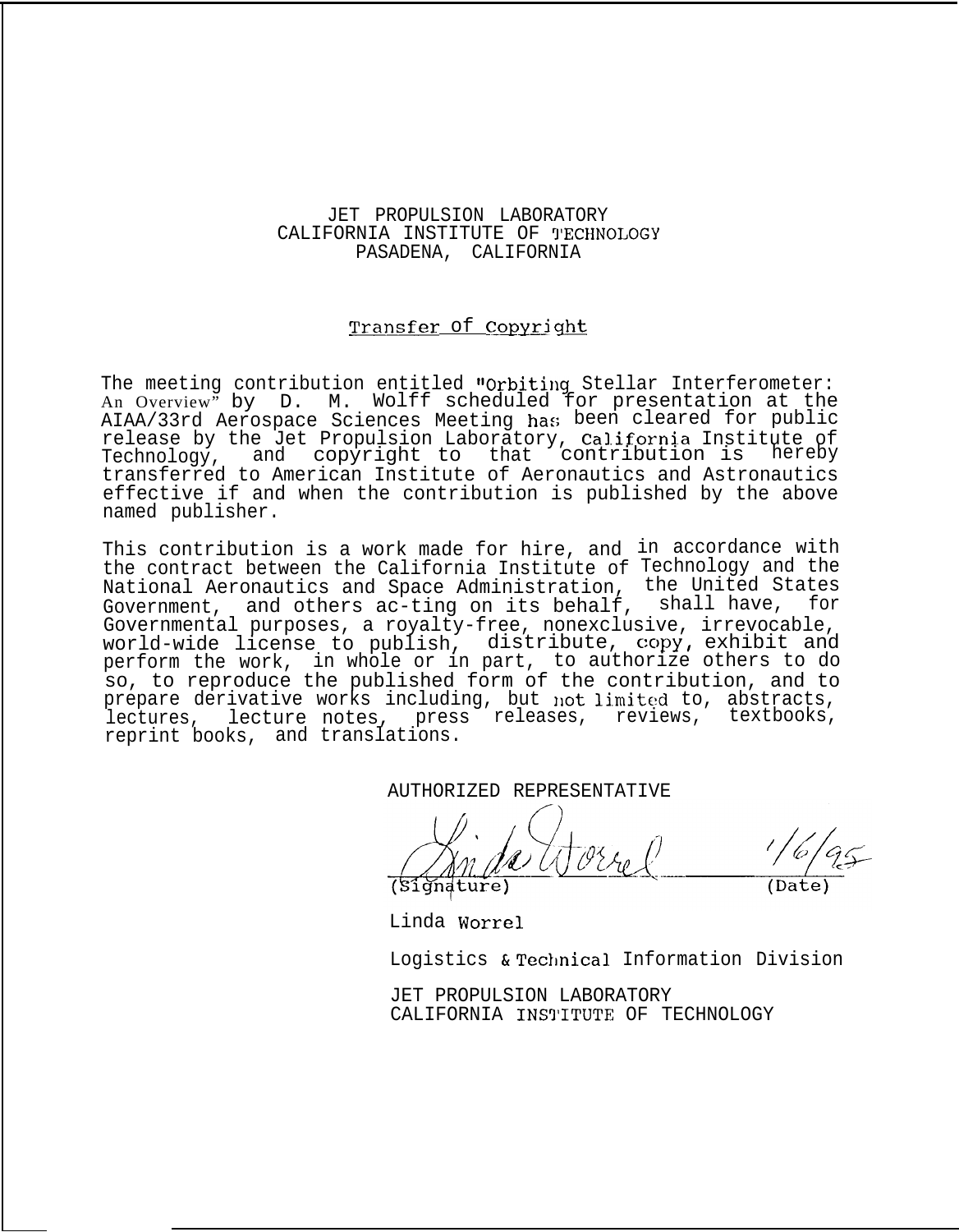Donna M. Wolff\* Jet Propulsion Labor-at ory California Institute of Technology Pasadena, California

#### Abstract

The Orbiting Stellar interferometer (0S1) is a concept for a first-generation space interferometer with astrometric and imaging capabilities and is responsive to the recommendations of the Astronomy and Astrophysics Survey Committee for an astrometric interferometry mission, 0S1 is a triple Michelson interfcromelcr with articulating siderostats and optical delay lines. The design uses a 7m maximum baseline and aperture diameters of 33 cm; the targeted astromctric performance is a wide-field accuracy of 5 fuator 20-mag objects. The instrument would also be capable of synthesis imaging with a resolution of IOmas. 1.aser metrology is used to relax structual requirements thereby reducing cost, The currently envisaged flight syslcm fits into an Adas 11 shroud, for insertion into a 900 km sun-synchronous orbit.

#### Introduction

The quest for higher angular resolution, higher sensitivity, and higher accuracy has driven observational astrophysics in all of its wavelength bands since the time of Galileo. At optical wavelengths, this quest has been limited by the Earth's atmosphere. **In particular**, atmospheric turbulence limits the angular resolution and astrometric accuracy achievable with ground-based instruments. While the application of Compensated-imagiag schcmcs such as adaptive optics and adaptive optics with laser guide stars, offers great promise for ground-based imaging, the compensation will bc limited to narrow fields at wavelengths transmitted by tbc atmosphere. Similarly, there is great promise for high accuracy narrow-angle astromctry from the ground, but fundamental atmospheric limitations remain for wide fields. Thus, besides the fundamental advantage of transparency at all wavelength bands, space provides the ability to conduct wide-field astromctry limited only by photon statistics and instrumental limitations, as WCII as to image with diffraction-limited resolution over wide fields.

In wide-field astrometry, the state of the art from the ground is 6-10 milliarcscc (mas), limited by the atmosphere. The 111 PPARCOS astrometry satellite accuracy is 2 mas for stars brighter than -10 msg. The possibility of a several order-of-magnitude increase in the accuracy of wide-field astromctry with longbaselinc interferomctry, and the wide range of scicncc made possible by such a significant increase in capability, led the National Research Council's Astronomy and Astrophysics Survey Committee, chaired by John Bahcall, to recommend an astrometric interferometer mission capable of performing 3 to 30 microarcsecond (p-as) astrometry on objects as faint as magnitude  $20$  [1]. This mission's goals include improved determination of the cosmic distance scale by making direct parallax measurements of Cepheid variables; measurements of the dynamics of stars within globular clusters and the clusters themselves through parallax and proper motion measurements; and studies of the mass, mass distribution, and dynamics of our galaxy and nearby galaxies.

Orbiting Stellar Interferometer  $(0S1)$  is an interferometer concept developed at JPL [2]. It has astromctric as well as imaging goals, and is responsive to the recommendations of the Bachall report. The targeted astromctric performance is a wide-field accuracy of 5 µ as for 20-mag objects; the targeted imaging performance is a resolution of 1 Omas.

Interferometers have fundamental advantages over telescopes for astromctry. One advantage is in the control of systematic errors. The primary observable for intcrferomctric astromctry is the fringe position or optical delay d. This is given as  $d=$  **B**\*s+c, where **B** is the baseline vector, s is the unit vector to the star, and c is the delay offset. With an interferometer, the key instrument parameters  $\bf{B}$  and  $\bf{c}$  can be monitored directly, allowing high accuracy over wide fields. Long-baseline interferometers also have a significant advantage in photon-noise-limited accuracy, For imaging, the advantages of interferometry arc primarily economic. For a telescope, angular resolution is proportional to the di ffraction-spot diameter  $X/D$ , where  $D$  is the telescope diameter; for an interferometer, resolution is proportional to the fringe spacing  $\lambda/B$ . Thus, an interferometer decouples sensitivity and resolution; for a given amount of collecting area, the interferometer can offer significantly higher angular resolution.

\*Supervisor, Mission Planning Group

Copyright © American Institute of Aeronautics and Astronautics, Inc., 1995. All rights reserved.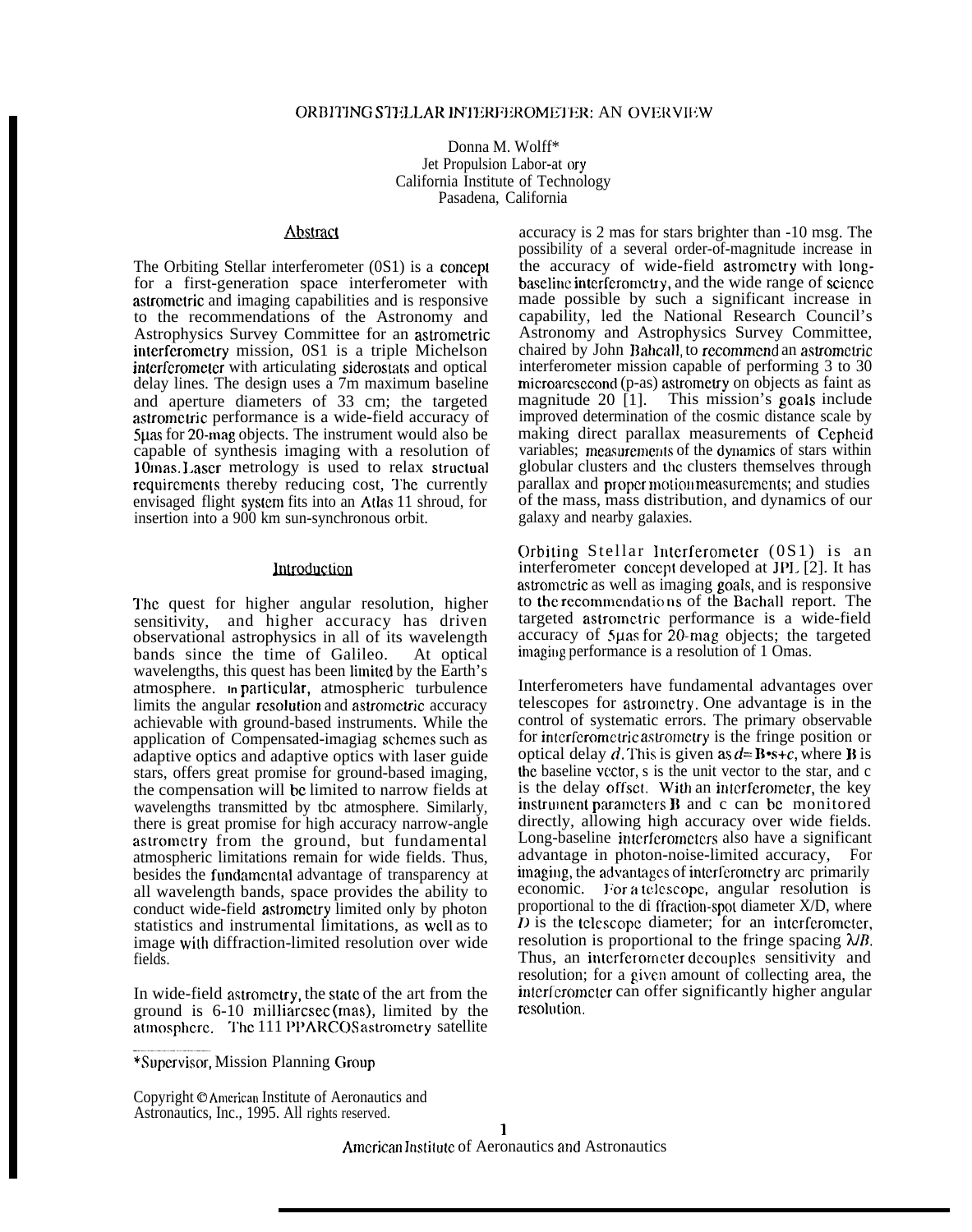

Figure 10S1 Flight System

# ce Objectives

0S1 will make importanl contributions to the studies of the evolution of interacting binary systems, stellar luminosities, trigonometric parallaxes and the cluster-Univcrse agc problem, dynamics of small stellar systems, stellar dynamics of the Galaxy, and astrometry of AGNs.

imaging from space has many advantages including 1) ability to look in the UV where the atmosphere is opaque, 2) lower background for IR observations by eliminating airglow and thermal emission from the atmosphere, 3) a large field of view with a constant point-spread function, and 4) the ability to perform high-dynamic range observations.

0S1 was designed to bc eapablc of very accurate wide angle astromctry. The design features that add redundancy and reduce risk for astromctry provide most of the additions required for imaging. The architecture limits the imaging field to approximately the subapcrture diffraction pattern. At 0.5 pm, the resolution of the intcrfcromctcr for synthesis imaging  $(0.71 / B)$  is 10 mas: in the UV at 0.3 µm the resolution is 6 mas.

## **Instrument Description**

0S1 is a triple Michelson interferometer with three collinear interferometer baselines arranged on a single structure. Two of these interferometers (guide interfcrorneters) arc used to track bright guide stars to provide attitude information, while the third interferometer (the science interferometer) observes the science object. The 0S1 instrument is divided into three majol sections: the sidcrostat boom, the metrology tetrahedron, and the metrology boom. (Figure 1)

The siderostat boom, measuring  $7.55 \times 1.2x$  1.0 meters, houses the seven sidcrostat bays, starlight optics, delay lines, beam combiners and the internal metrology subsystem. The siderostat bays arc spaced to provide the maximum u-v covcragc for an imaging operation. All baseline lengths from 0.5 to 7.0 m in increments of 0.5m can bc achieved. For astromctric measurements, the longest baseline is used to fringe track on the target star. Two other baselines are used to fringe track on the guide stars.

Starlight is collected by the siderostat mirrors and is compressed from a beam diameter of 0.33 m to 2.5 cm with a two-element Cassegrain. The compressed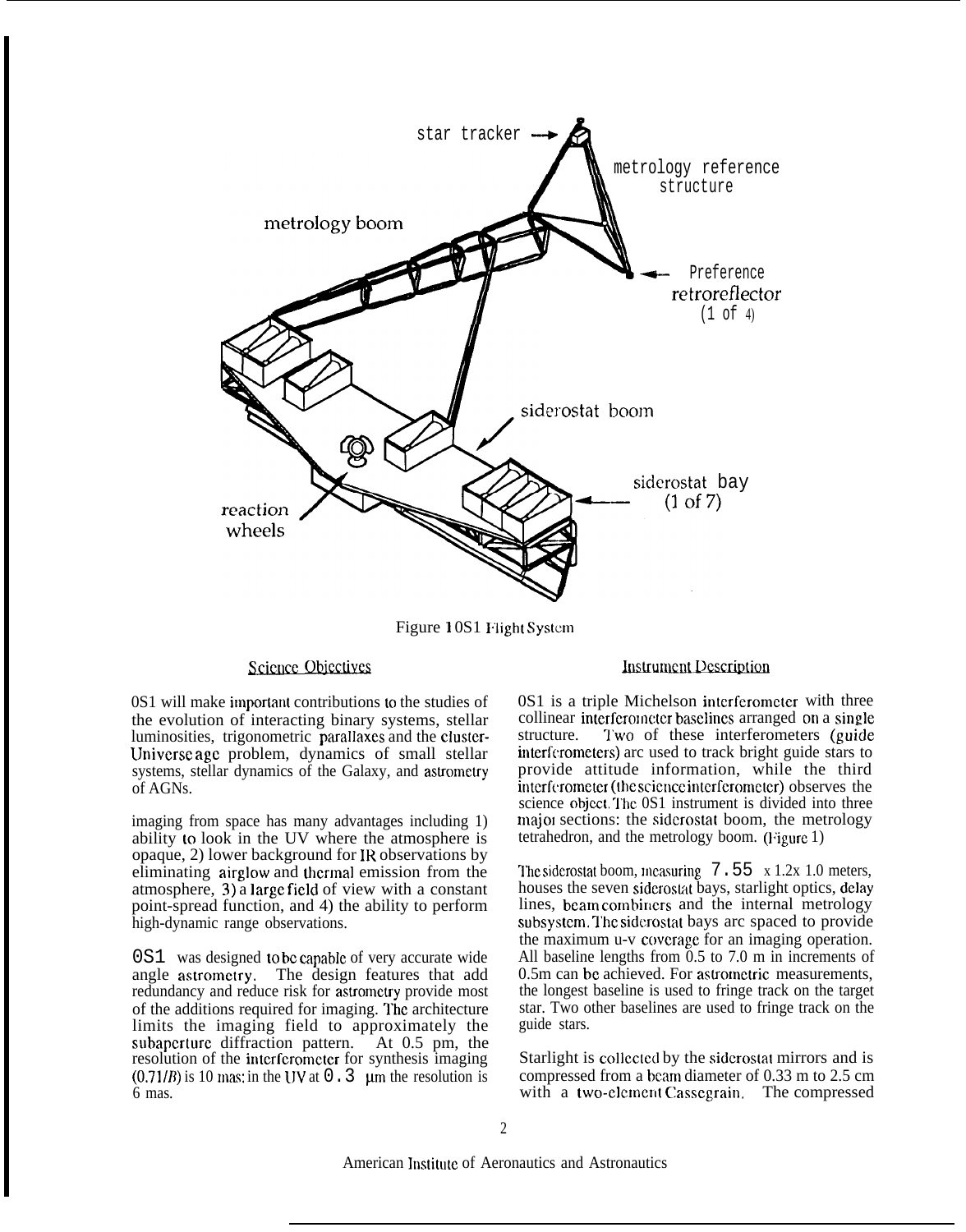

Figure 2 Astrometric Measurements using Interferometry

starlight beam then reflects off the fast steering mirror. This mirror is used to align the angle of the starlight so that beams from the two interferometer arms are parallel at the beam combiner. The starlight then goes to a switching mirror and is reftcctcd to the delay line mirrors. These two sets of mirrors are adjustable so that light from any of the seven siderostats can be routed to any of the delay lines. Two mirrors are needed to guarantee that the light beam is parallel to the direction of delay line travel. There are 8 delay lines: 4 fixed and 4 movable. These arc arranged in two columns alternating between fixed and movable types. The light exits the delay line and is reflected into the beam combiners. In order to incrcasc reliability, there are a number of spare components: 1 siderostat bay, 1 beam combiner and 2 delay lines (1 of each type).

.

The metrology tclrahcdron contains the external metrology beam launchers as well as some of the attitude control system hardware (2 star trackers and a gyro unit.) It forms a reference frame which is used to determine the position and motions of the baseline end points. 'l'he metrology tetrahedron's base is an equilateral triangle of sides 2.0 m and has a height of 1.75 m. The metrology tetrahedron is located 5.4 meters from the sidcrostat boom. The metrology boom

structure offsets the inctrology tetrahedron from the sidcrostat boom.

For astrometry, the spacecraft will orient itself with the axis containing the sidcrostats (and thus defining the interferometer baseline vector,  $\bf{B}$ ) normal to the line of sight to the region of the sky containing the stars to be measured. With two of the three interferometers locked on reference stars (the pointing being accomplished with the articulated siderostats), the third interferometer will switch among the targets to be observed. For each star, the delay line position at which the friugcs are observed will bc measured. To measure the two orthogonal coortlinatcs of the stellar positions, the observations will be repeated with the spacecraft rotated  $90^{\circ}$  about the line of sight. Figure  $2$  shows how astrometric measurements are made with a single  $0S1$ interferometer.

In interferometric synthesis imaging, each baseline length and orientation at which a measurement of a fringe position is made corresponds to a point in the Fourier-transform plane of the spatial brightness distribution of the source. Creating an image requires making measurements throughout enough of the u-v plane to reproduce the interesting features of the source. 'I'o do so, 0S1 will rotate about the line of sight while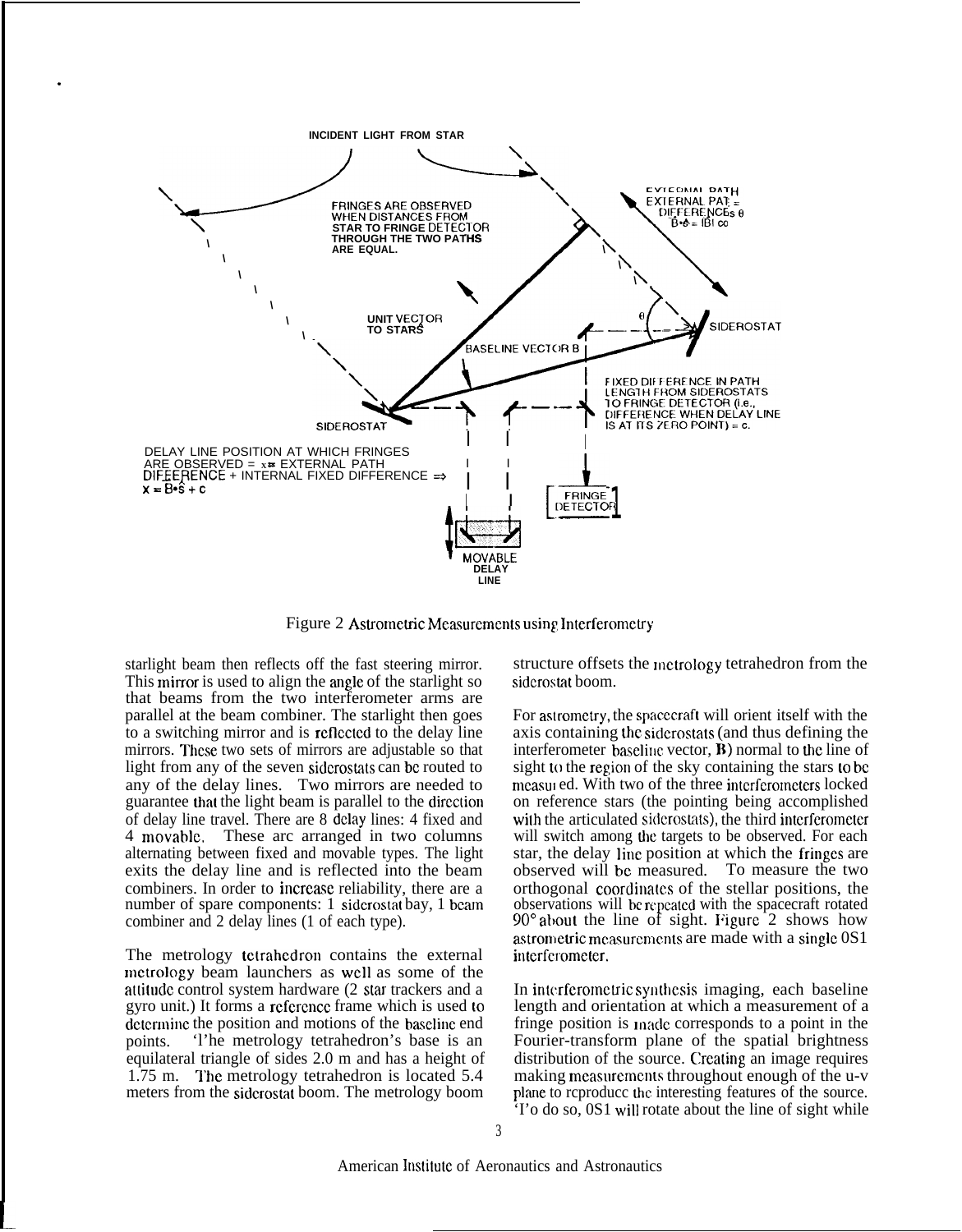

Figure 3 0S1 Observation Timeline

taking fringe mcasurcmcnts. At all times, two intcrfcromctcrs will bc locked cm guide stars, while the third will bc directed at the target. With six sidcrostats forming the three interferometers, pairings can be made in any combination. The seventh siderostat, included for redundancy for the higher-priority astrometric measurements, allows greater coverage of the u-v plane. After each fringe mcasurcmcnt is made, a new pair of sidcrostats will view the target, Measurements are made throughout 180° of rotation. (Of course, the rotation may be interrupted by the need to reorient as Earth moves into unfavorable positions, but there is no need to collect the data in onc observing session). The rotation and switching among different interferometer baselines will allow covcragc throughout the u-v plane. For complex objects, in which more thorough coverage is required, the baseline will bc rotated in the plane defined by the line of sight to the target and the baseline vector, and observations will be conducted during one or more  $180^{\circ}$  rotations with foreshortened baselines.

,

.

#### **Mission Description**

The baseline orbit selected for 0S1 is circular and Sunsynchronous. The altitude is 900 km, the inclination is 99.034°, and the period is 102.6 minutes. By synchronizing the orbit to pass over the terminator (a "dawn-dusk" orbit), the spacecraft rcccivcs relatively

uniform solar illumination both throughout individual orbits as well as throughout the year. Even under worst-case launch vehicle injection errors and orbit decay over five years, the spacecraft will enter Earth's shadow on only 71 days/year, for a maximum of less than 16 minutes pcr orbit.

The launch vehicle chosen for 0S1 is an Atlas II/Centaur. After withholding reserves, this Atlas has a payload capability to the desired orbit of 3825 kg. This allows a large margin above the estimated spacecraft mass of  $2800 \text{ kg}$  (which includes contingency).

Tracking will be provided by the 26m stations of the Deep Space Network. At a rate of 5Mbits per second, it will take lcss than 35 minutes per day to transmit the (worst-case) expcclcd data volume to the ground. The IXN stations will bc in view from the selected orbit at least 149 minutes pcr day, with at least 10 passes of 10 minutes or more uninterrupted contact time.

For a preliminary conceptual design of the observation scenar io, the kcy constraints arc on the direction in which the nominal viewing axis may point. The siderostats articulate  $\pm$  15 $^{\circ}$  in both azimuth and elevation about this axis. To satisfy thermal constraints on the sidcrostat mirrors, shades protect the sidcrostats from direct heating by the Sun and Earth. Given the geometry of the shades, it is required that the Sun not be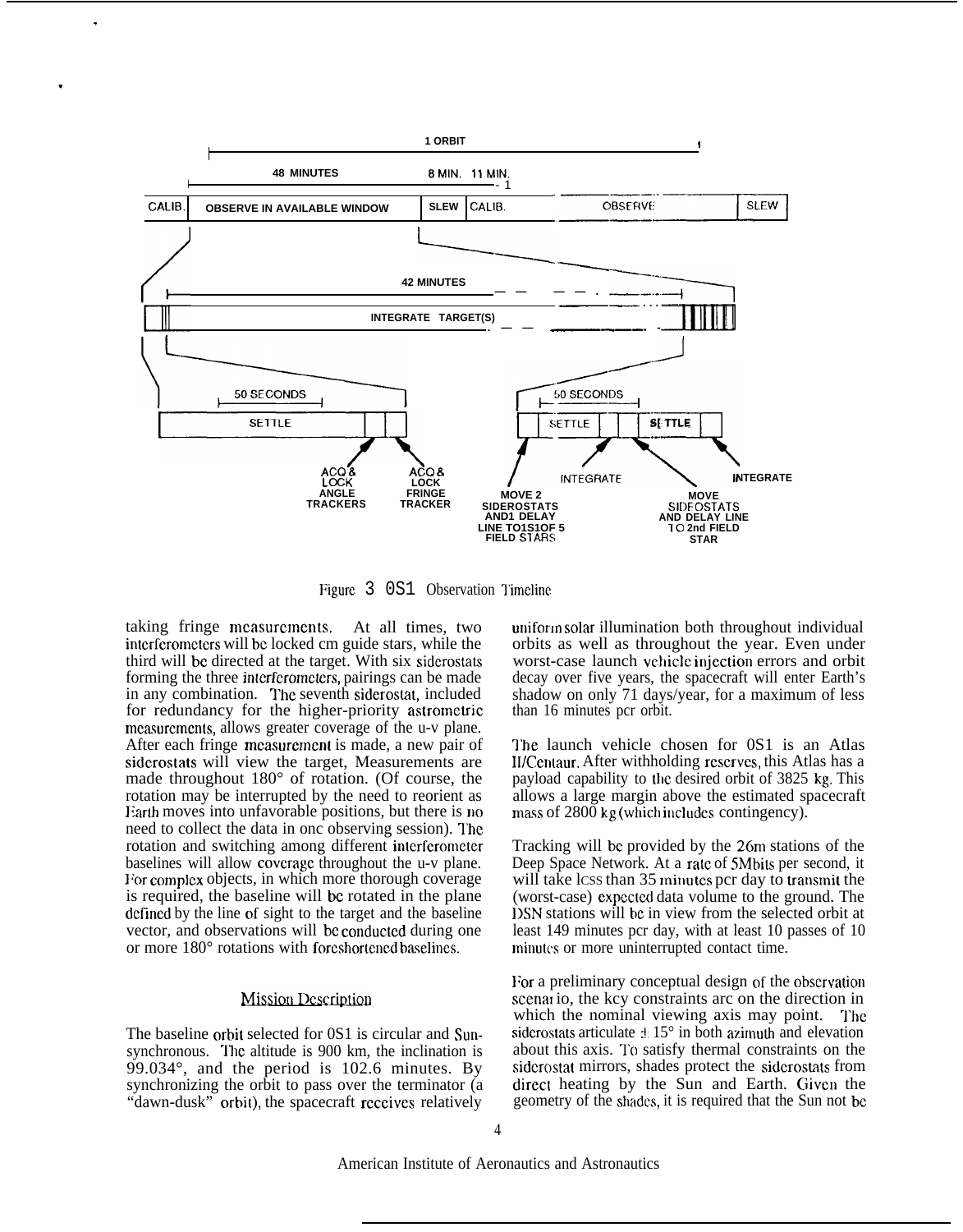within 90° of the nominal axis and that the limb of the Earth not bc within 50°. It takes about 150 days for all targets in the sky to be visible.

.

The instrument can maintain a fixed altitude for at least 48 minutes before having to move duc to Earth viewing constraints, Part of this observation period will be used for calibration and settling of the spacecraft after a slew; 42 minutes will actually be used for observation of the scicncc larget. The time required to slew to the next observation window is 8 minutes. In total, the observation sequence will take 67 minutes and 0S1 will be able to make science measurements 63% of the time. Figure 3 shows the 0S1 observation timelinc.

### **Spacecraft Description**

The 0S1 flight system accommodates a single instrument described previously. The instrument is incorporated into 3 primary structural components (sidcrostat boom, metrology boom, and metrology structure). The metrology structure and boom arc required to deploy once. They are folded towards the sidcrostat boom in the slowed launch configuration and deployed with a hinge and mechanism, respectively, once the spacecraft is separated from the launch vehicle.

Duc to the stringent requirements on stability of optical path length, every effort was made to make the spacecraft as quiet as possible. For example, the orbit selection allowed for launch-vchicle injection errors and natural orbit decay over a five-year mission thereby eliminating the need for a propulsion system. By eliminating a propulsion system, mechanical disturbances driven by motion of propellant in tanks are eliminated; furthermore, the cost and complexity are reduced, and a potential source of contamination for the optics is removed.

The flight systcm is 3-axis stabilized. Four reaction wheels, onc for redundancy, arc located on the siderostat boom near the center of mass and provide the attitude control required of the spacecraft. Passive isolation for the reaction wheels reduces the coupling of their vibrations into the spacecraft, Magnetic torque rods are used to unload the wheels. A fine star tracker and incrtial reference unit arc mounted on the metrology structure. They arc tied to the external metrology systcm to aid in defining the baseline vector, 11, in incrlial space. The star tracker provides 5 arcsec knowledge about the axis of the sidcrostat boom (roll axis). Knowledge rcquircmcnts about the other two axes arc looser (about 15 arcsec), as the guide interferometers provide that attitude information. This systcm is capable of providing 10 control about each axis, sufficient to let the internal instrument optics keep

any target from moving out of the field of view without moving the large siderostats, and pointing stability less than 6 arcscclscc. A Sun sensor provides coarse attitude knowledge and is used in safing the spacecraft.

The command and data handling subsystcm provides the functions of command and data processing, telemetry data processing, mass data storage, computational support and executive control. It is all solid state, thus eliminating mechanical disturbances caused by tape recorders. The 10 Gbits of storage available is more than enough for all the scicncc and engineering data from 24 hours of astrometry or imaging sequences. Storage of data on board until confirmation of receipt on the ground allows the system to be immune to temporary communications failures. The usc of three-dimensional packaging of memory chips reduces the mass, volume, and cost of the data storage.

The telecommunications subsystem will transmit 5 Mbits pcr second at S-band to the 26-m stations of NASA's Deep Space. Network (DSN). Because of the short range, only 2.5 W of RF transmitted through a low gain antenna is nccdcd to provide adequate link margin. With two antennas, there is no need to change the spacecraft attitude or use an articulating antenna (mechaliical disturbauccs from which could interfere with observations). It will take less than 35 minutes pcr day to transmit the (worst-case) expected data volume to the ground, and the I>SN stations will bc in view substantially longer than that. The telecommunications system also includes three GPS receivers for the spacecraft velocity measurements nccdcd to correct for stellar aberration. Velocity uncertainty of 4 mm/sec is budgeted, well within what is capable with the GPS receivers.

The GaAs solar array consists of three panels which form one half of a hexagon and fit into the lower portion of the Atlas 11 shroud. Each panel is  $1.8m x$ 3.6m for a collecting area of  $6.48m<sup>2</sup>$ . At O degrees sun angle, a panel of this size will produce  $1296W$  (end of life). Each panel at 60 degress sun angle adds 712W (end of life). NiCd batteries arc sized to provide the power for the observation times when the arrays are far off-Sun and arc used during passes through Earth's shadow.

The structure consists of the two primary booms and the metrology reference structure. The booms are trusses of aluminum struts. With the 0S1 architecture, aluminum was found to bc good enough and was selected over graphite epoxy 10 save cost. The bays in which the siderostats and telescopes arc housed are graphite epoxy. The siderostat bays and subsystem components mount on an aluminum-honeycomb plate. The metrology boom deploys by pivoting at the end of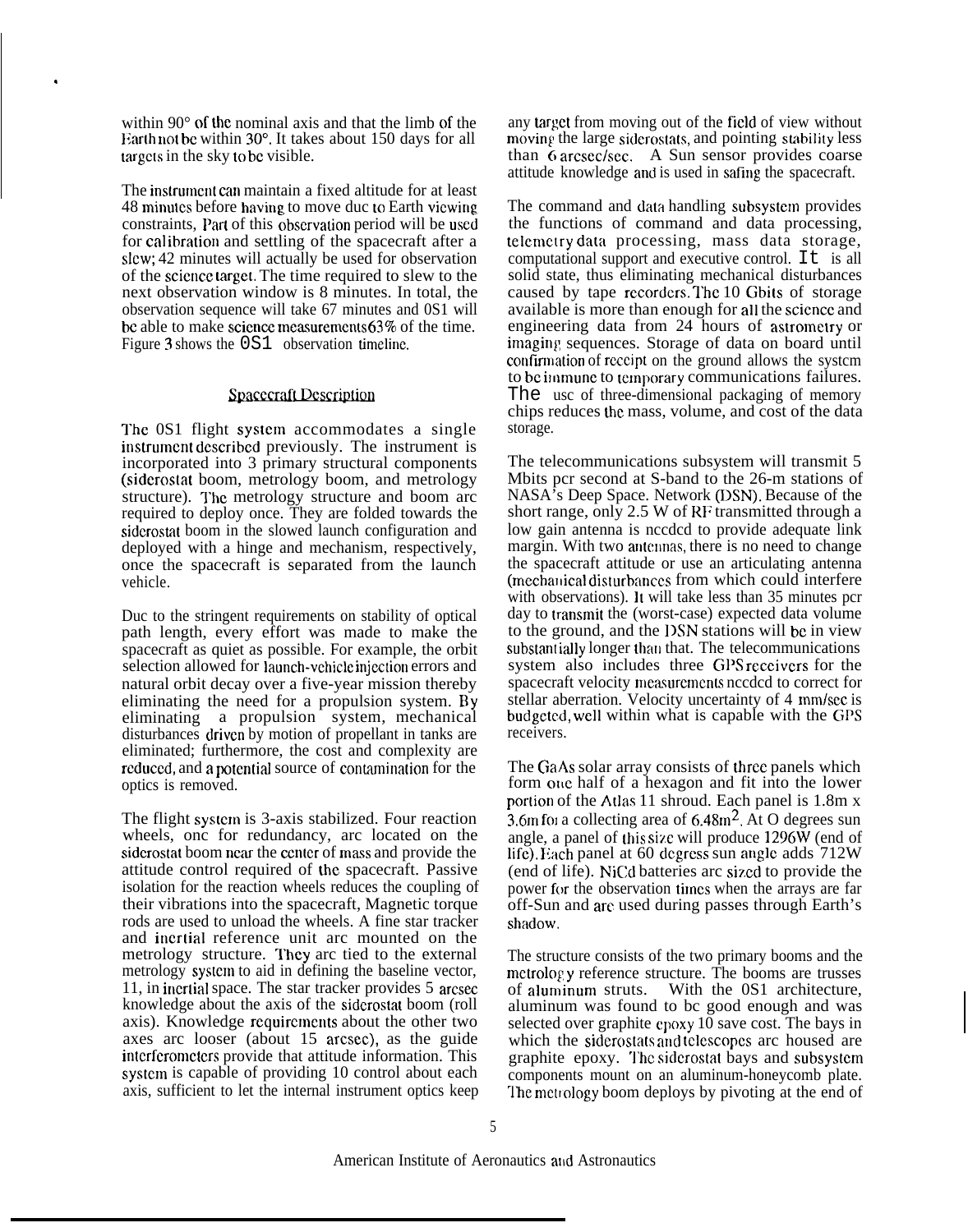the siderostat boom, and the metrology structure pivots up to atlow it to see the sidcrostats.

A preliminary thermal analysis indicates that a passive thermal control subsyslcm consisting of multilaycr insulation, thermal control surfaces (paints, films, etc.), thermal conduction control, and passive thcnnal louvers will meet the mission and system requirements for temperature level and temperature stability.

A mass summary for the flight system is given in Table \* **J .**

Table 1. Flight system mass summary

\*

| <b>COMPONENT</b>             | MASS (kg) |
|------------------------------|-----------|
| Interferometer optics        | 500       |
| Delay lines                  | 145       |
| Beam combiner                | 80        |
| Laser metrology              | 60        |
| Electronics                  | 75        |
| Instrument subtotal          | 860       |
| <b>Instrument Structure</b>  | 235       |
| Attitude control             | 290       |
| Power/pyro                   | 160       |
| Command and data             | 10        |
| Telecommunications           | 10        |
| <b>Onboard GPS</b>           | 30        |
| Thermal                      | 125       |
| Spacecraft Structure         | 90        |
| Mechanisms                   | 50        |
| Cabling                      | 80        |
| Subsystem subtotal           | 1080      |
| Instrument contingency (60%) | 515       |
| Subsystem contingency (30%)  | 325       |
| night system total           | 2780      |

#### Technology Requirements

Optical intcrfcromctcrs have been in usc on Earth for a number of years, so the principles and supporting technologies arc WCII understood, Indeed, the Mark 111 interferometer, currently operational on Mt. Wilson [31, has demonstrated the operation of delay lines, laser metrology, and fringe tracking. Nevertheless, improvements arc required in the performance of some of the technologies to meet the rcquircmcnts of 0S1. Dcvclopmcnt of 0S1 involves a fusion of results of technology work supported by NASA and other agcncics in metrology, intcrfcromctry, and controlsstructures interactions. Other 0S1 subsystems take advantage of hardware that is flight-proven or will bc flown in the next few years.

0S1 component technology development needs, in order of priority, arc as follows [4,5]:

metrology and starlight detection systems high fidelity integrated modeling active delay lines and sidcrostats fine pointing and isolation quiet structures and subsystems precision deployment thermally stable optical elements

#### Conclusion

The study of 0S1 has identified no insurmountable problems in dcvclopmcnt of a spaccbased optical interferometry capability that will significantly extend the horizons of astrophysics. The design presented here is based on strong heritage and experience gained from the Mark III interferometer, a variety of technologies that are available today or will bc proven within the next few years, plus some ncw technologies which have been assigned a high priority in NASA's technology development planning. 0S1 will be capable of performing a great deal of exciting and important astrophysics and will demonstrate the value of interferometry for follow-on space-based facilities.

#### Acknowledgments

Many people have been members of the 0S1 design team over the years and much of the current design described here has been based on their work. In addition to myself, the current team consists of Michael Shao (study scientist), Robert l.askin (study technologist), Mark Colavita, Yckla Gurscl, Ram Manvi, James Melody, and Jcffcry Yu.

The work dcscribcd in this paper was carried out by the Jet Propulsion laboratory, California Institute of Technology, under contract with the National Aeronautics and Space Administration.

#### **References**

National Research Council, The Decade of *Discovery in Astronomy and Astrophysics* (National Academy Press, Washington DC, 1991).

[2] M. D. Rayman, ct. al., *Orbiting Stellar Irrterjeromeler (0S1):* F'Y92 *Study Team Progress Report, JPL D* - 10374, 1 becember, 1992

[3] I.askin, R. A., "'1'ethnology Requirements Plan for Space Interferometry Missions," AstroTech 21 *Volume I- Missions*